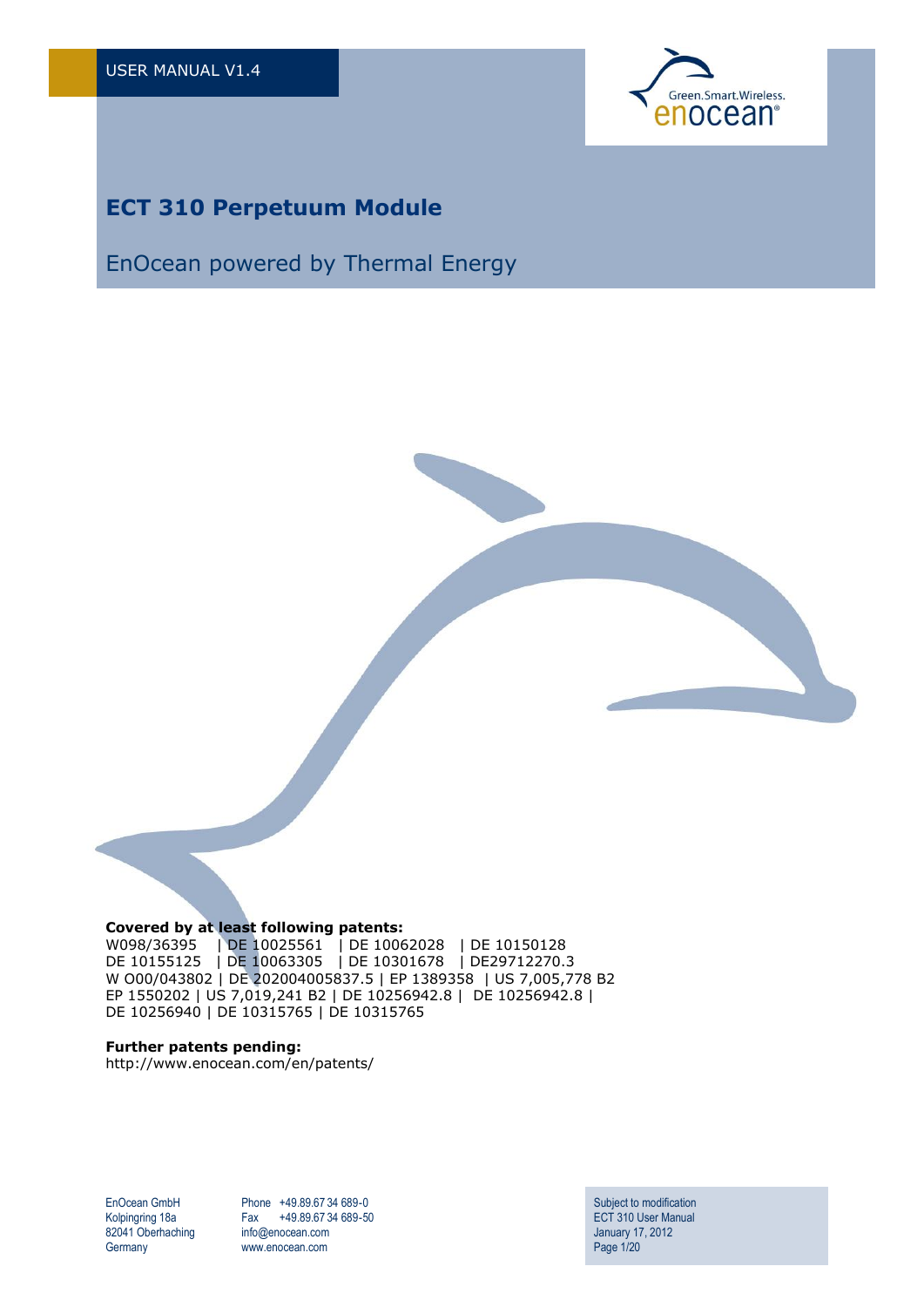

#### **REVISION HISTORY**

The following major modifications and improvements have been made to the first version of this document:

| No.              | <b>Major Changes</b>                                                                                                                                                                                                                                                                                      |
|------------------|-----------------------------------------------------------------------------------------------------------------------------------------------------------------------------------------------------------------------------------------------------------------------------------------------------------|
| 1.0              | Initial version                                                                                                                                                                                                                                                                                           |
| $\overline{1.1}$ | Major changes: I/O diagram in Chapter 1.3 added. Physical PCB dimensions changed in<br>Chapter 1.5 (no side-bulges in series production). Evaluation board connecting corrected in<br>Chapter 2.5. Chapter 2.6 "Mechanical Integration" extended. Chapter 2.7 "Bipolar Tempera-<br>ture Operation" added. |
| 1.2              | Attention: Pin marking of series product changed against early samples (Chapters 1.5, 2.7)                                                                                                                                                                                                                |
| $\overline{1.3}$ | Chapter 6 added: APPENDIX - Data Sheet TEC2L-15-15-5.6/73                                                                                                                                                                                                                                                 |
| 1.4              | Additional information regarding anti-parallel use of 2 ECT 310; 2.8 added.                                                                                                                                                                                                                               |

**Published by EnOcean GmbH, Kolpingring 18a, 82041 Oberhaching, Germany www.enocean.com, info@enocean.com, phone +49 (89) 6734 6890**

© EnOcean GmbH, All Rights Reserved

#### **Important notes!**

#### **A purchase of ECT 310 DC/DC converter module does not include the right to use this component to power other radio interfaces then EnOcean radio (EnOcean patent protection, see chapter 5).**

This information describes the type of component and shall not be considered as assured characteristics. No responsibility is assumed for possible omissions or inaccuracies. Circuitry and specifications are subject to change without notice. For the latest product specifications, refer to the EnOcean website: [http://www.enocean.com.](http://www.enocean.com/)

As far as patents or other rights of third parties are concerned, liability is only assumed for modules, not for the described applications, processes and circuits.

EnOcean does not assume responsibility for use of modules described and limits its liability to the replacement of modules determined to be defective due to workmanship. Devices or systems containing RF components must meet the essential requirements of the local legal authorities.

The modules must not be used in any relation with equipment that supports, directly or indirectly, human health or life or with applications that can result in danger for people, animals or real value.

Components of the modules are considered and should be disposed of as hazardous waste. Local government regulations are to be observed.

Packing: Please use the recycling operators known to you. By agreement we will take packing material back if it is sorted. You must bear the costs of transport. For packing material that is returned to us unsorted or that we are not obliged to accept, we shall have to invoice you for any costs incurred.

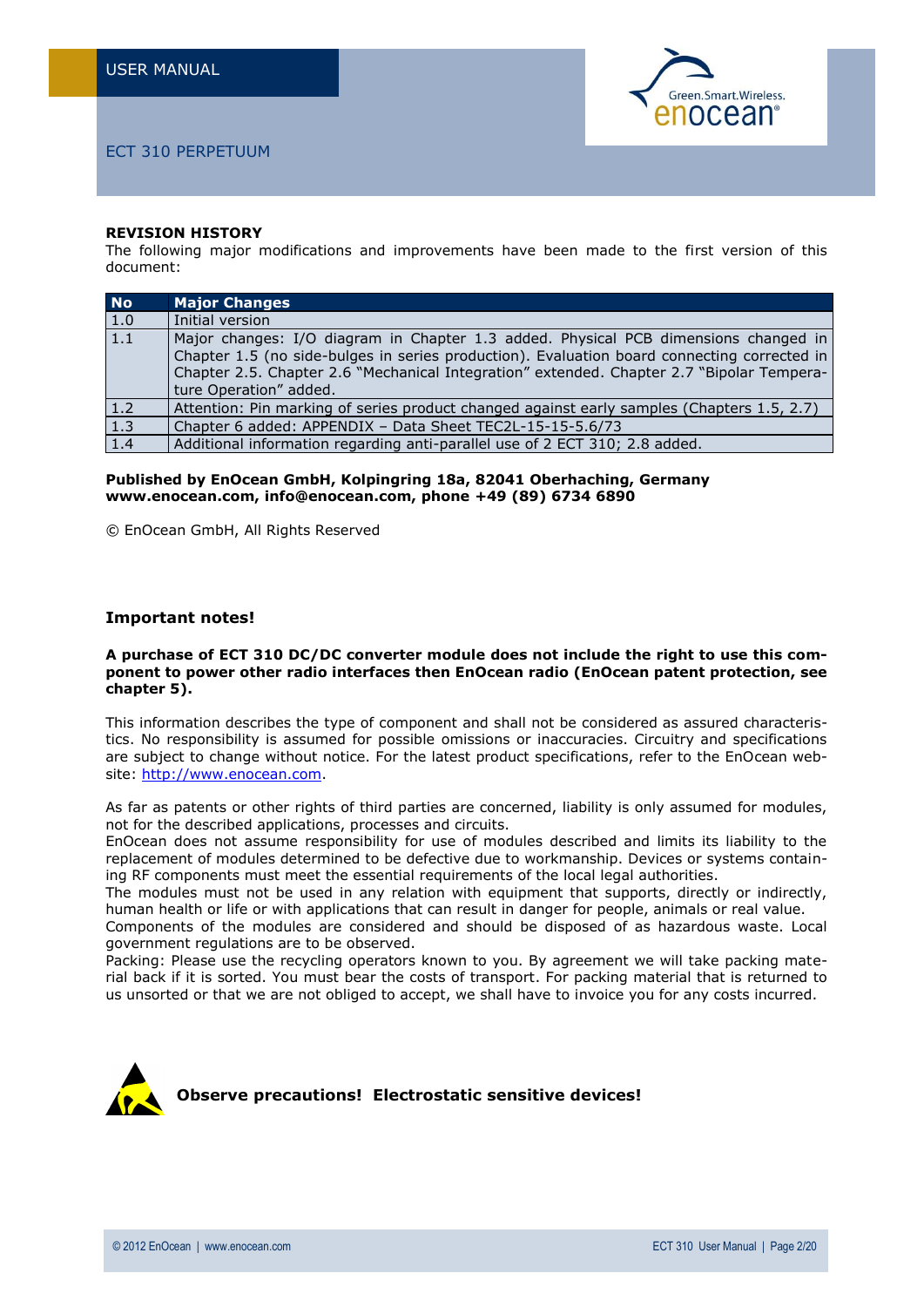

# **TABLE OF CONTENT**

| 2.2 Thermo powered radio sensors and radio controlled actuators with STM 300 9 |  |
|--------------------------------------------------------------------------------|--|
|                                                                                |  |
|                                                                                |  |
|                                                                                |  |
|                                                                                |  |
|                                                                                |  |
|                                                                                |  |
|                                                                                |  |
|                                                                                |  |
|                                                                                |  |
|                                                                                |  |
|                                                                                |  |
|                                                                                |  |
|                                                                                |  |
|                                                                                |  |
|                                                                                |  |
|                                                                                |  |
|                                                                                |  |
|                                                                                |  |
|                                                                                |  |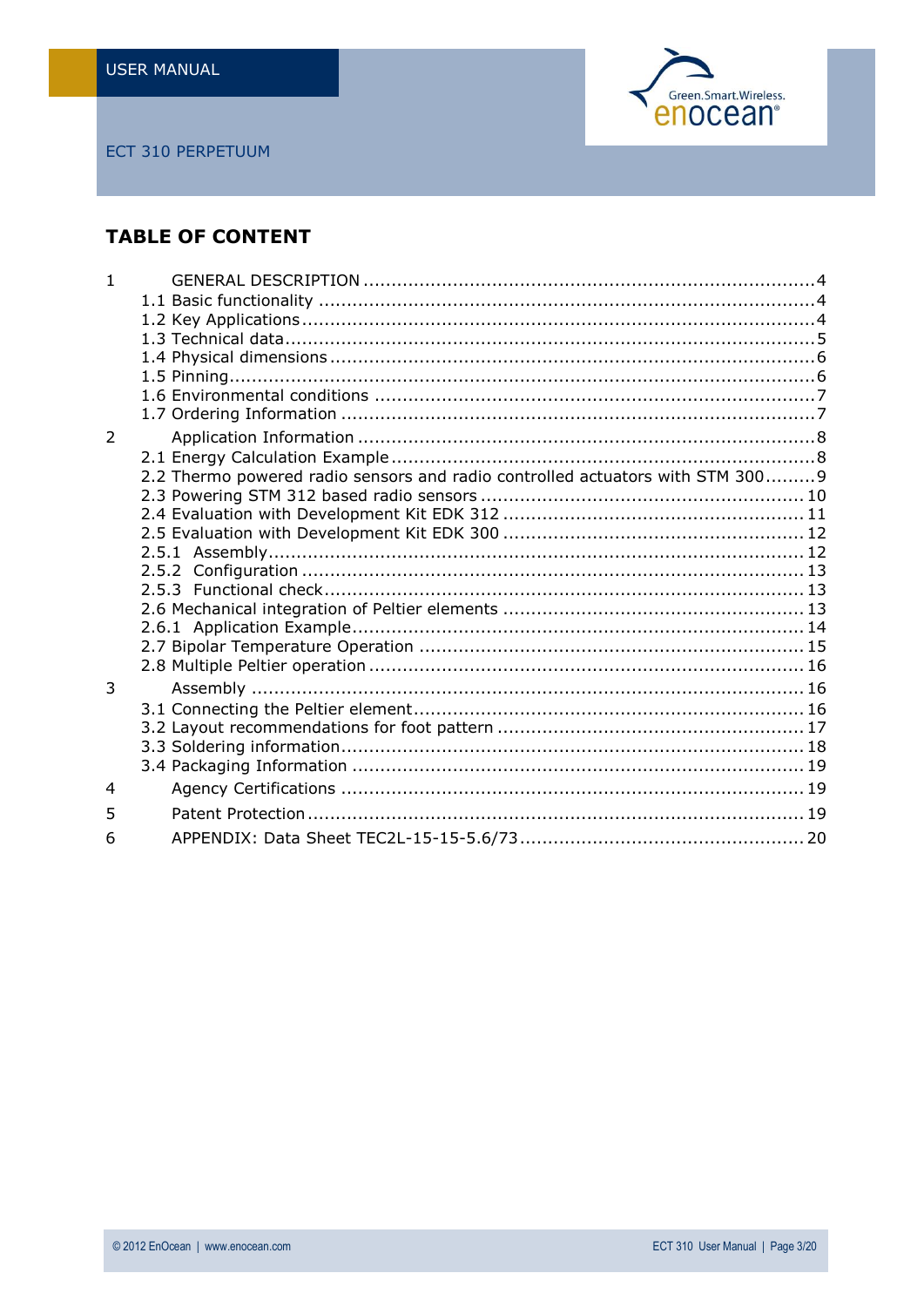

# <span id="page-3-0"></span>**1 GENERAL DESCRIPTION**

### <span id="page-3-1"></span>**1.1 Basic functionality**

ECT 310 is a low-cost ultra-low-voltage DC/DC converter for powering battery-less EnOcean radio modules by thermal energy. Wireless sensors and even actuators can be operated.



Operation starts at typical 20 mV relating to a 2 Kelvin temperature difference at a standard low-cost Peltier element.

The output power is in the range from  $\mu$ W to mW and depends on the actual temperature difference at the Peltier element. ECT 310 is designed and optimized for powering EnOcean radio modules for wireless sensors and actuators. To achieve best generator efficiency the output voltage is regulated only roughly. The input voltage range of 20 mV to 50 mV corresponds to an output voltage range between 3 V to 4 V.

A typical thermo-driven sensor consists of a sensor element, a small Peltier element, the ECT 310 DC/DC converter and an EnOcean STM 300 or STM 312 radio module. Other than STM 300, the STM 312 radio module already has an energy storage on board.

#### **ECT 310 key features**

- Best in-class Thermo Harvester solution (ultra-low-voltage, high efficiency)
- **Lacktrian Low-cost DC/DC converter, works with low-cost standard Peltier elements**
- **Designed and optimized for thermo-powered EnOcean wireless applications**
- SMD footprint
- Directly to be soldered onto EnOcean STM 312 wireless sensor transmitter module
- **P** Powers STM 300 module to realize bi-directional wireless sensors and actuators

## <span id="page-3-2"></span>**1.2 Key Applications**

- **Number 1** Wireless Sensors for Building and Industrial automation and Medical (heat cost allocator, temperature sensor, process control, preventive maintenance, etc.)
- **Number 2015** Actuators for Building and Industrial automation (water valves, air flaps, other mechanical devices)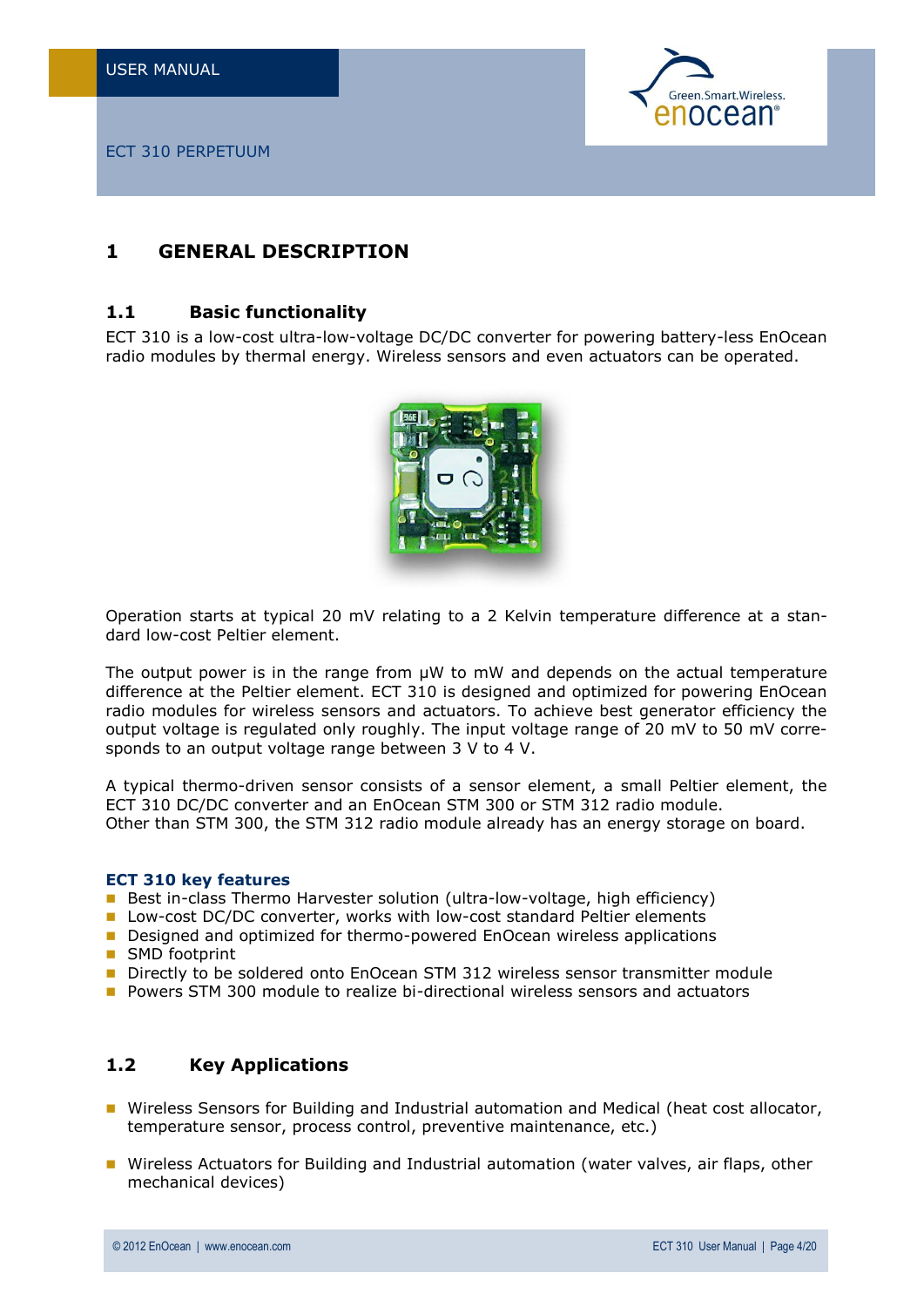

## <span id="page-4-0"></span>**1.3 Technical data**

| $V_{IN}$ Input voltage start-up                                | 20 mV typ., oc $*$ )        |
|----------------------------------------------------------------|-----------------------------|
| $V_{IN}$ Input voltage max.                                    | 500 mV, oc $*)$             |
| $V_{OUT}$ Output voltage @ $V_{IN}$ = 20  50 mV                | 3.04V                       |
| $V_{\text{OUT}}$ Output voltage @ $V_{\text{IN}}$ = 20  500 mV | $3 5 V (load < 10 M\Omega)$ |
| <b>Input source impedance</b>                                  | $< 2$ Ohm                   |
| Efficiency @ 25 mV                                             | 30% typ.                    |

\*) open circuit: source output voltage without ECT connected

EnOcean's ECT 310 oscillator already starts to resonate upwards of typ. 10 mV open circuit input voltage. On typ. 20 mV a useful output voltage of more than 3 V is produced. To enable the exceptionally high converter efficiency of 30%, the output voltage is only roughly regulated to less than 5 V over the entire input voltage range up to 500 mV. This is no problem for connected EnOcean modules because they are accustomed to working on unregulated supply voltage such as that from solar cells.

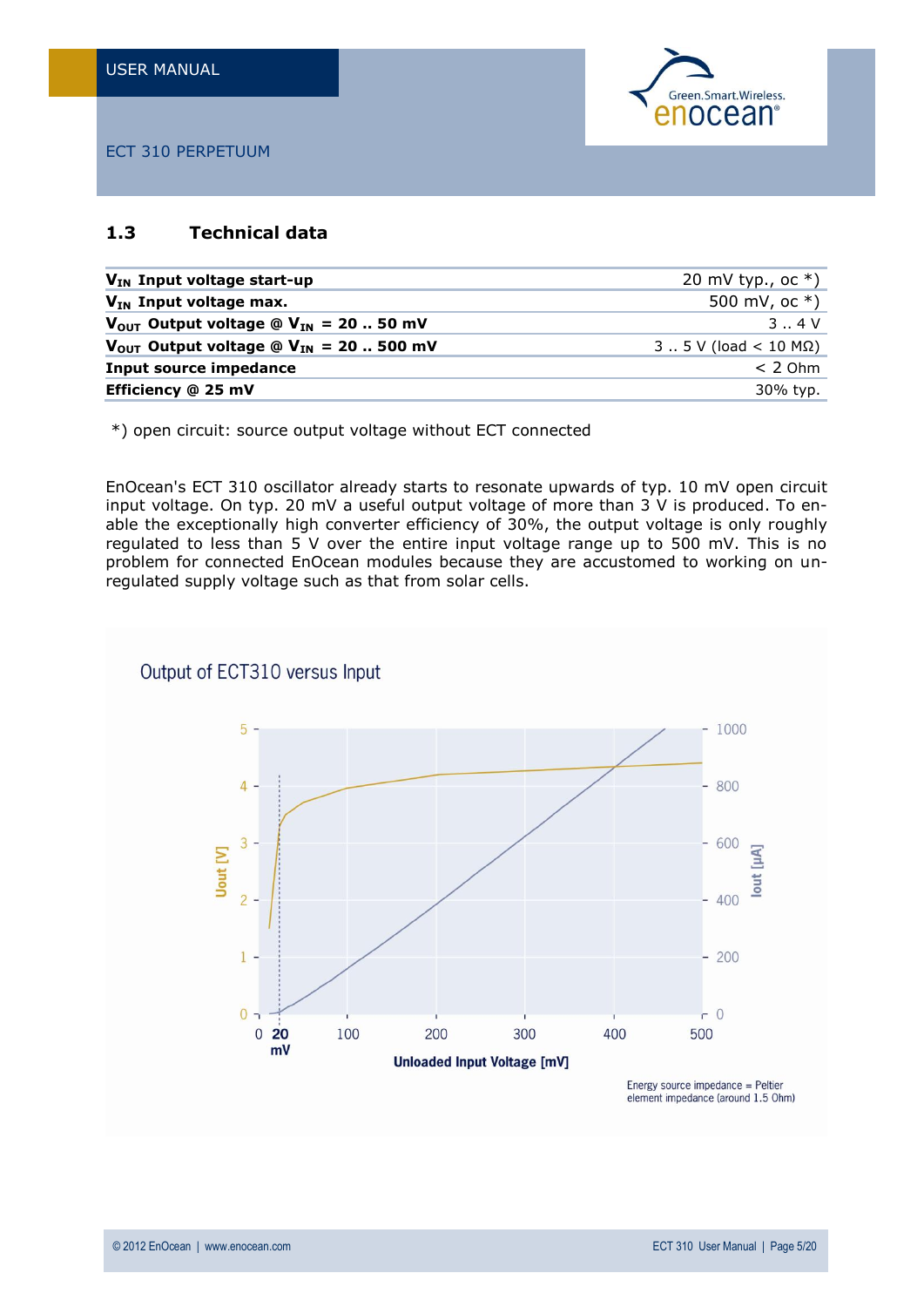

## <span id="page-5-0"></span>**1.4 Physical dimensions**

| Module dimensions $*)$ | $14 \times 14 \times 5$ mm |
|------------------------|----------------------------|
| Weight                 |                            |

\*) PCB edges scratched and cracked, contact pad edges milled and metalized (Au)

## <span id="page-5-1"></span>**1.5 Pinning**



| Pin            | <b>Name</b> | <b>Description</b>                           |
|----------------|-------------|----------------------------------------------|
|                | <b>VIN</b>  | <b>Positive voltage from Peltier element</b> |
| $\overline{2}$ | <b>GND</b>  | Ground                                       |
| 3              | <b>GND</b>  | Ground                                       |
| 4              | <b>VOUT</b> | Output voltage of the power converter module |

**Attention!** Pin marking has changed from early samples to volume product. Early samples can be simply identified by having silver connector pads, volume product has golden pads (Au).

Early samples pinning:

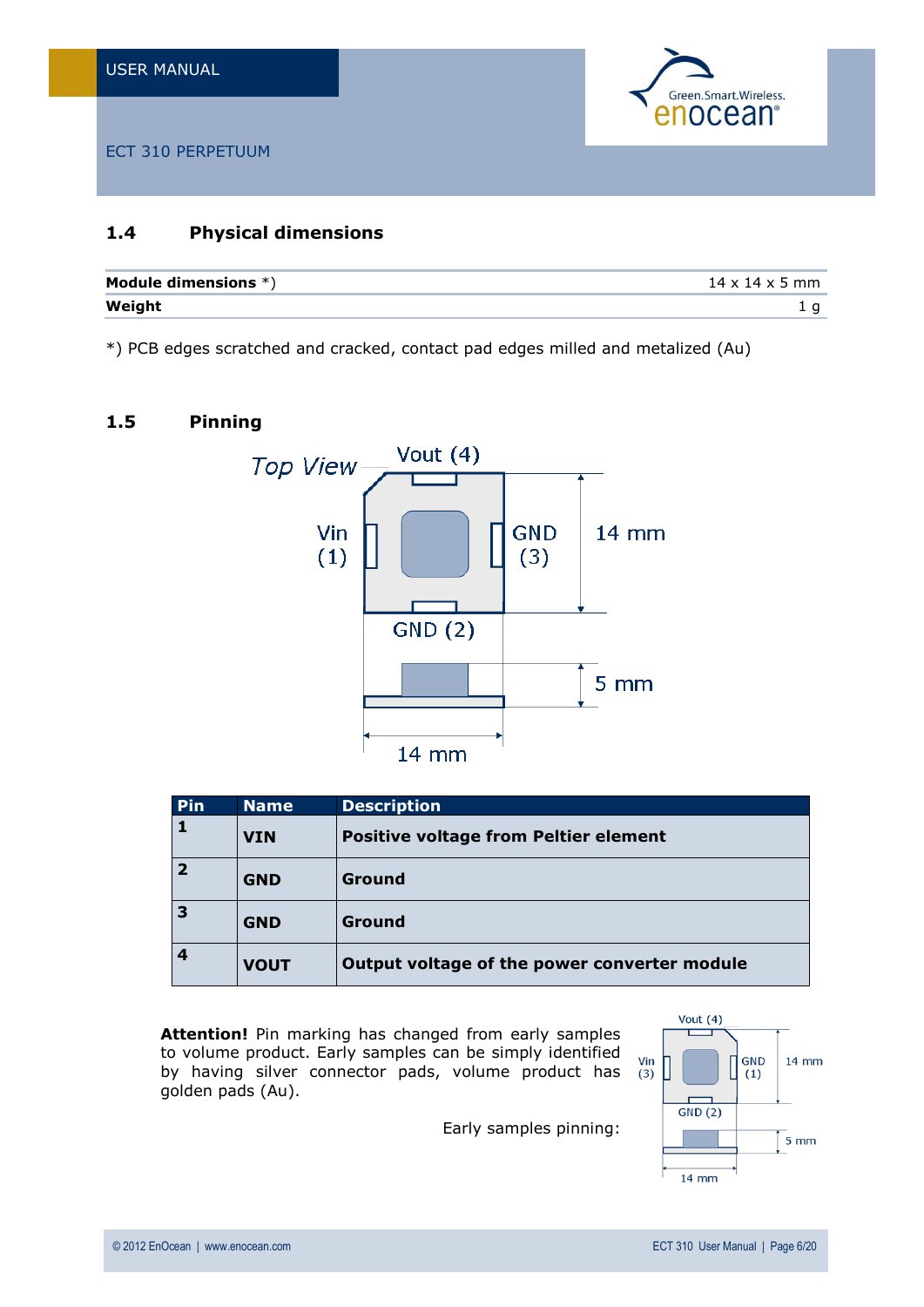

## <span id="page-6-0"></span>**1.6 Environmental conditions**

| <b>Operating temperature</b> | -20 °C  +60 °C                 |
|------------------------------|--------------------------------|
| Storage temperature          | -40 °C  +85 °C .               |
| <b>Humidity</b>              | $0\%$ 93% r.h., non-condensing |

## <span id="page-6-1"></span>**1.7 Ordering Information**

| <b>Type</b>     | <b>Ordering</b><br><b>Code</b> | <b>Description</b>                                                       |
|-----------------|--------------------------------|--------------------------------------------------------------------------|
| <b>ECT 310</b>  | S3004-P310                     | <b>Module</b><br>www.enocean.com/de/enocean_module/ect-310-<br>perpetuum |
| <b>EDK 312</b>  | S3004-X312                     | Dev Kit 868.3 MHz<br>www.enocean.com/en/enocean_modules/edk-312          |
| <b>EDK 312C</b> | S3034-X312                     | Dev Kit 315.0 MHz                                                        |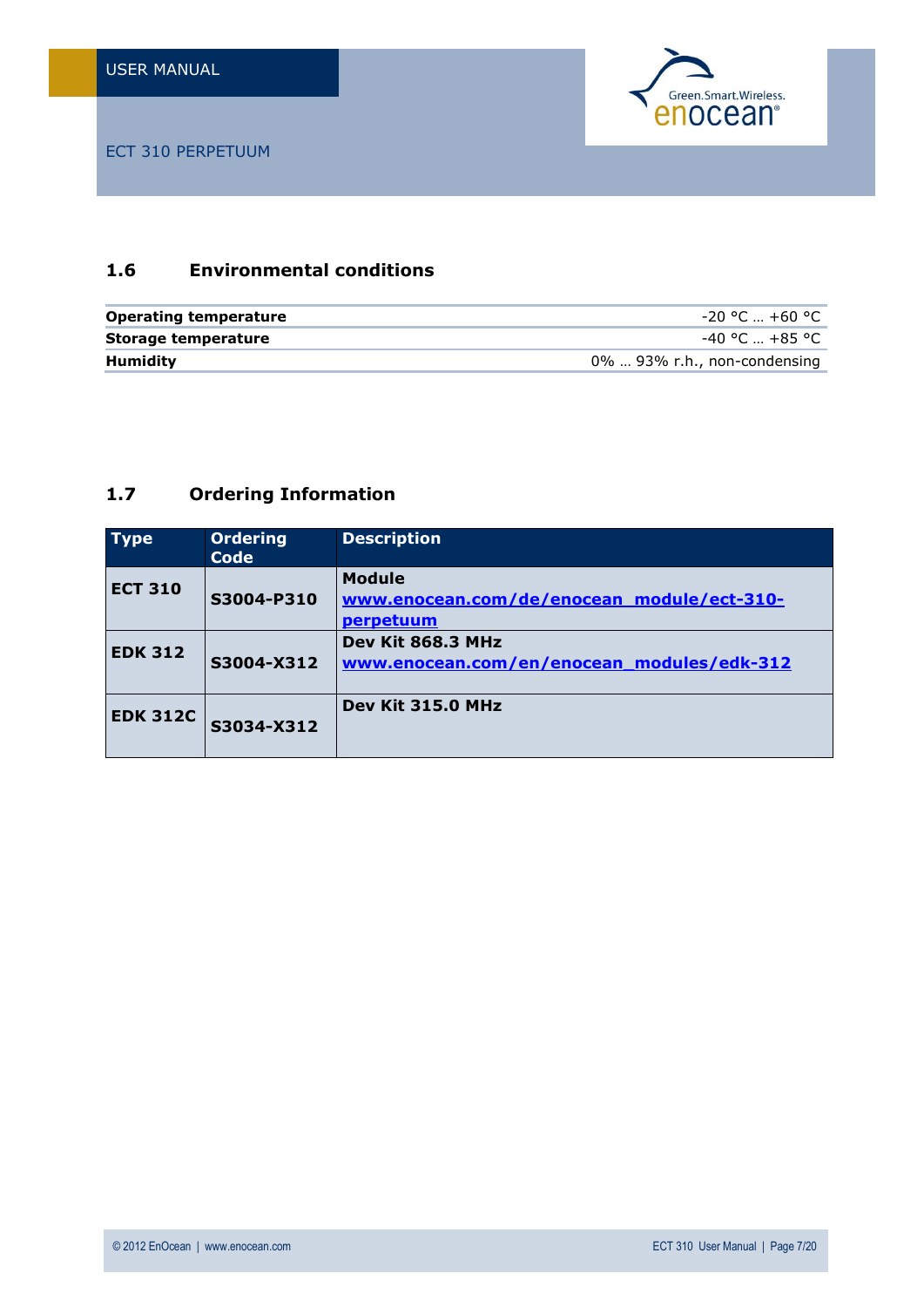

# <span id="page-7-0"></span>**2 Application Information**

## <span id="page-7-1"></span>**2.1 Energy Calculation Example**

The following diagram shows a typical ECT 310 performance in combination with the Peltier element TEC2L-15-15-5.6 and the heat sink SK 426. Please note: the output performance is affected by components connected (largely their thermal resistance) and ambience conditions (e.g. air flow).



The yellow curve is the temperature difference directly on the Peltier element, while the blue one indicates the difference from the temperature of the surroundings. Seeing as a heatsink represents a thermal transfer resistance and thus loss of energy, the blue curve is below the first one. It is possible to read, for example, that even when using a heatsink, approximately 100 µW of energy is already produced for a temperature difference of only 7 °C. A typical EnOcean wireless module that is waked every two minutes to send a telegram needs about 5 µW. The remaining 95 µW is **enough to power a number of actuators, to drive water valves, air flaps or other mechanical devices**!

#### **Peltier element used:**

| <b>Type</b>                    | TEC2L-15-15-5.6/73CS (www.eureca.de) |
|--------------------------------|--------------------------------------|
| <b>Temperature coefficient</b> | 12.5 mV/K                            |
| Internal resistance            | 1.44 $\Omega$                        |
| <b>Thermal conductivity</b>    | $0.046$ W/K                          |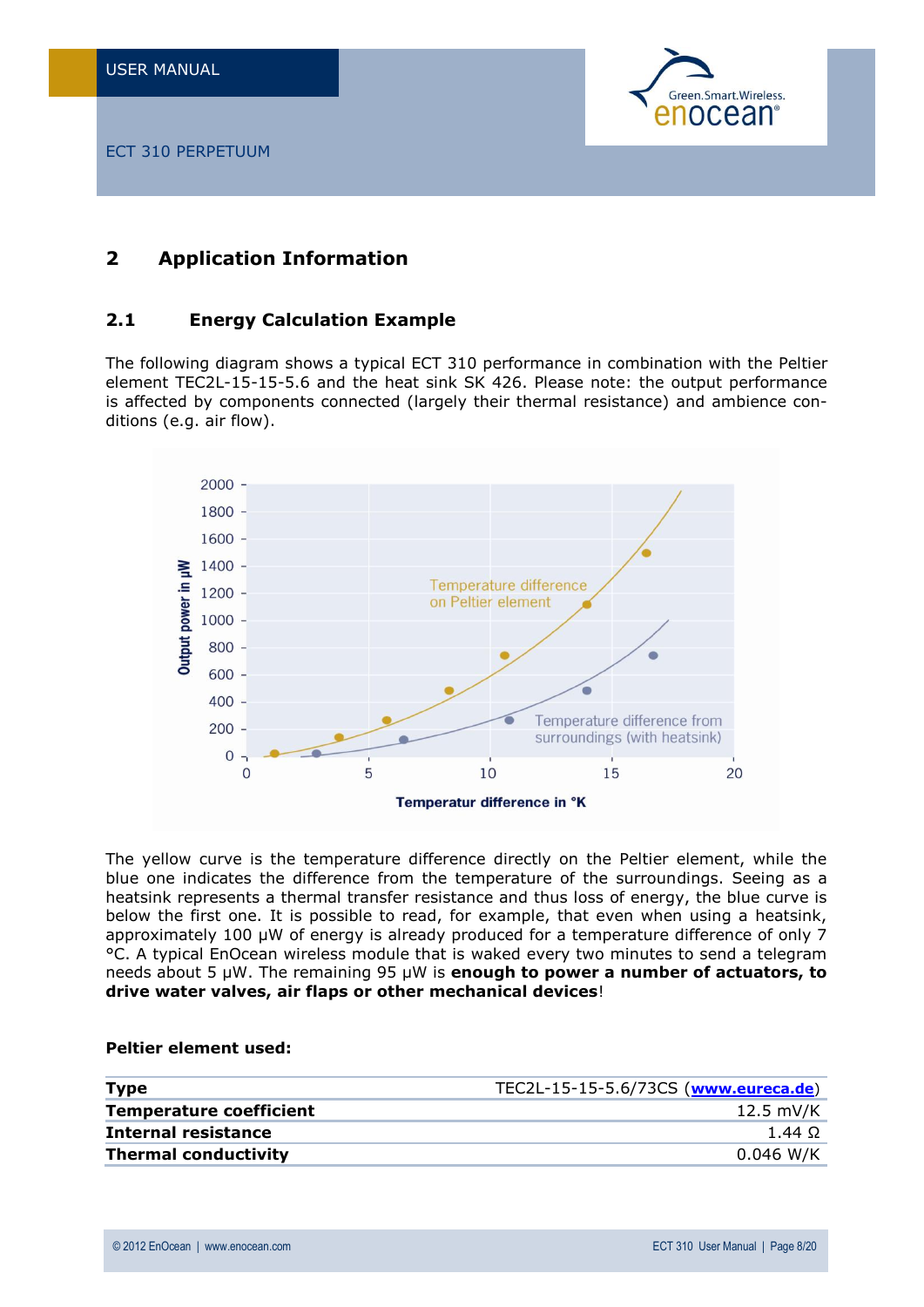

**Heat sink used:**

| <b>Type</b>               | SK 426, 50 mm (www.FischerElektronik.de) |
|---------------------------|------------------------------------------|
| <b>Thermal resistance</b> | 4.5 K/W                                  |

**Thermal compound used:** WLP 004 [\(www.FischerElektronik.de\)](http://www.fischerelektronik.de/)

## <span id="page-8-0"></span>**2.2 Thermo powered radio sensors and radio controlled actuators with STM 300**

The EnOcean module STM 300 is designed for use in combination with an external energy harvester and energy storage. This provides high flexibility for the realization of selfpowered sensor and actuator applications.

To support a fast start-up and long term operation with no external energy supply available two different storages are used typically. A small storage fills quickly and allows a fast start-up. A large storage fills slowly but once it is filled it provides a large buffer for periods where no energy is available, e.g. a solar powered sensor at night.

To provide energy quickly and to provide large energy capacity at the same time a small and a large storage are combined. STM 300 provides a digital output WXODIO which enables to control the charging of these two kind of storages. At the beginning, as long as the voltage is below the VON voltage only the small storage will be filled. Once the threshold is reached the WXODIO signal changes and the large storage will be filled. For more details please see chapter 3.1 of the STM 300 User Manual.



The concept for thermo powered actuators inclusive energy balance calculation is described in in the article **"EVERYTHING THERMO OR WHAT? Actuators without cables and batteries**" in the EnOcean perpetuum magazine, issue 1 from 2009: [www.enocean.com/fileadmin/redaktion/pdf/perpetuum/perpetuum\\_01\\_2009\\_en.pdf](http://www.enocean.com/fileadmin/redaktion/pdf/perpetuum/perpetuum_01_2009_en.pdf)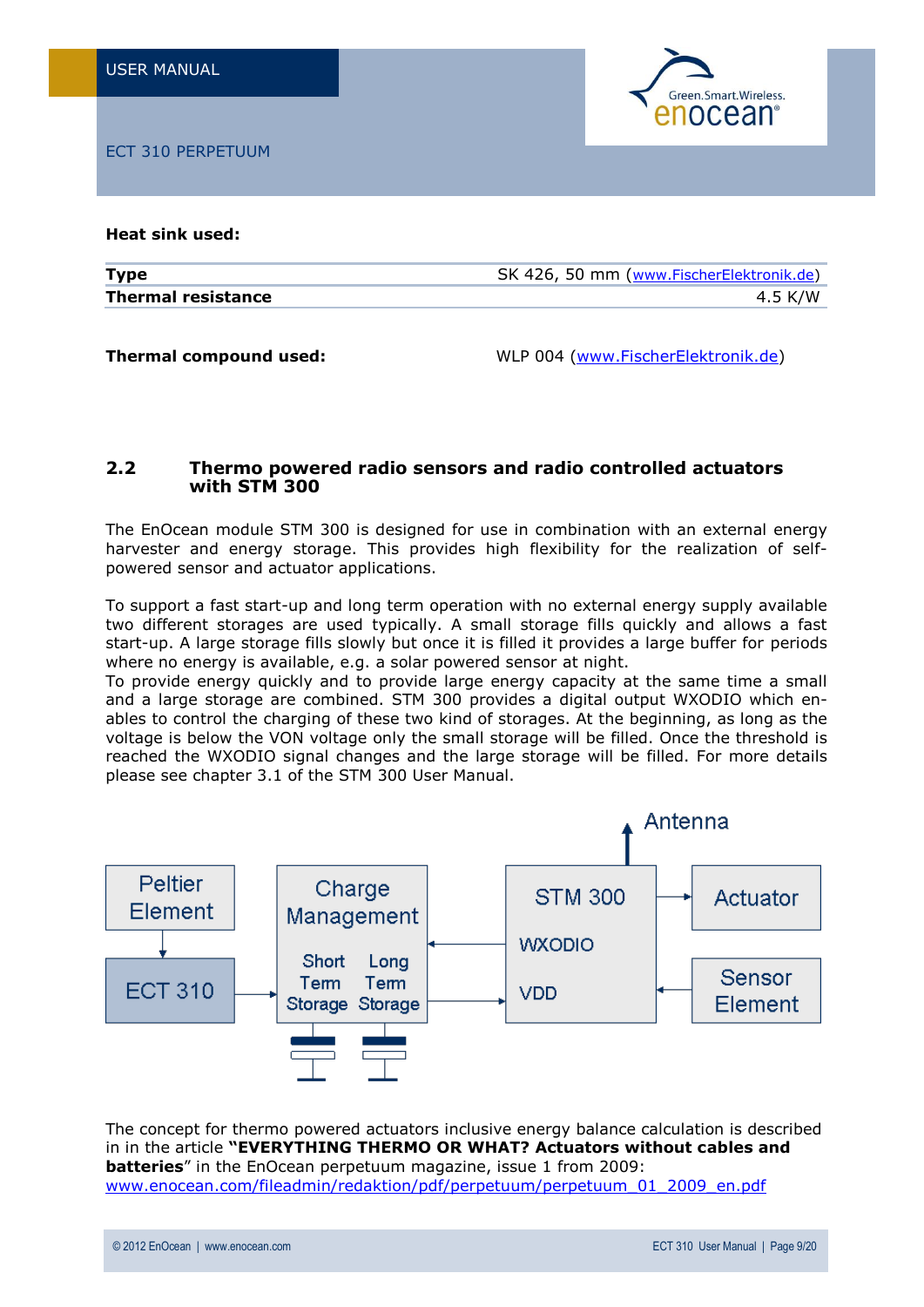

Technical details concerning STM 300 power requirement are described in the Application Note AN#209 "STM 300 Thermo or Battery Powered" from EnOcean: [www.enocean.com/de/application-notes](http://www.enocean.com/de/application-notes)

## <span id="page-9-0"></span>**2.3 Powering STM 312 based radio sensors**

The EnOcean module STM 312 is a module designed for use with an external energy harvester; however, in comparison to the STM 300 the energy storage is integrated already on-board. As well a whip or a helix antenna is pre-installed already. In addition the ECT 310 can be soldered directly onto the STM 312 module.

All together this enables very compact designs with lowest development effort. For more information refer to the STM 31x User Manual, please.



**What is important is that the energy supply is fully isolated from the sensor circuitry. In other words powering is by temperature but entirely different process variables can be measured such as pressure or humidity.**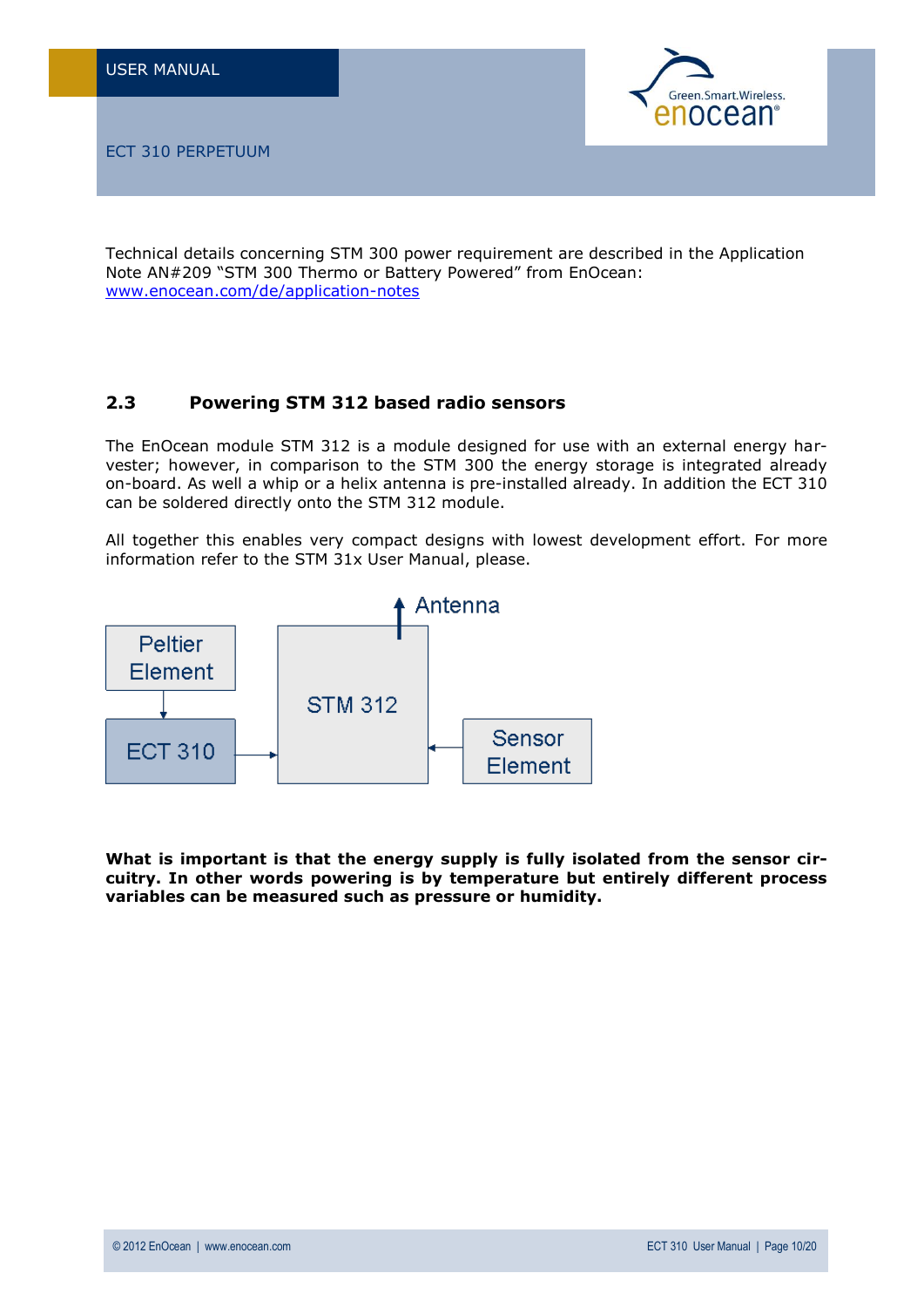

## <span id="page-10-0"></span>**2.4 Evaluation with Development Kit EDK 312**

For speedy evaluation of a thermally powered sensor, the ECT 310 can be simply soldered to the back of the STM 312. All components needed are contained in the EnOcean EDK 312 evaluation kit:



#### **EDK 312 consists of following parts:**

- 868 MHz STM 312 all-in-one wireless sensor module with integrated energy storage
- ECT 310 ultra-low-voltage DC/DC converter
- Peltier element TEC2L-15-15-15-5.6
- **Programming Adapter Board EVA 330**
- **Detailed documentation**

#### **EDK 312C consists of following parts:**

- 315 MHz STM 312C all-in-one wireless sensor module with integrated energy storage
- **Cothers same as FDK 312**

The ECT 310 can be soldered directly onto the STM 312 module. For more details consult the STM 31x User Manual.

Given the high efficiency of the system (already works at a temperature difference of  $2 \text{ }^{\circ}$ K), simply placing a finger on one of the ceramic wafers of the Peltier element will cause the wireless sensor to transmit. The opposite ceramic wafer must of course contact a somewhat cooler surface.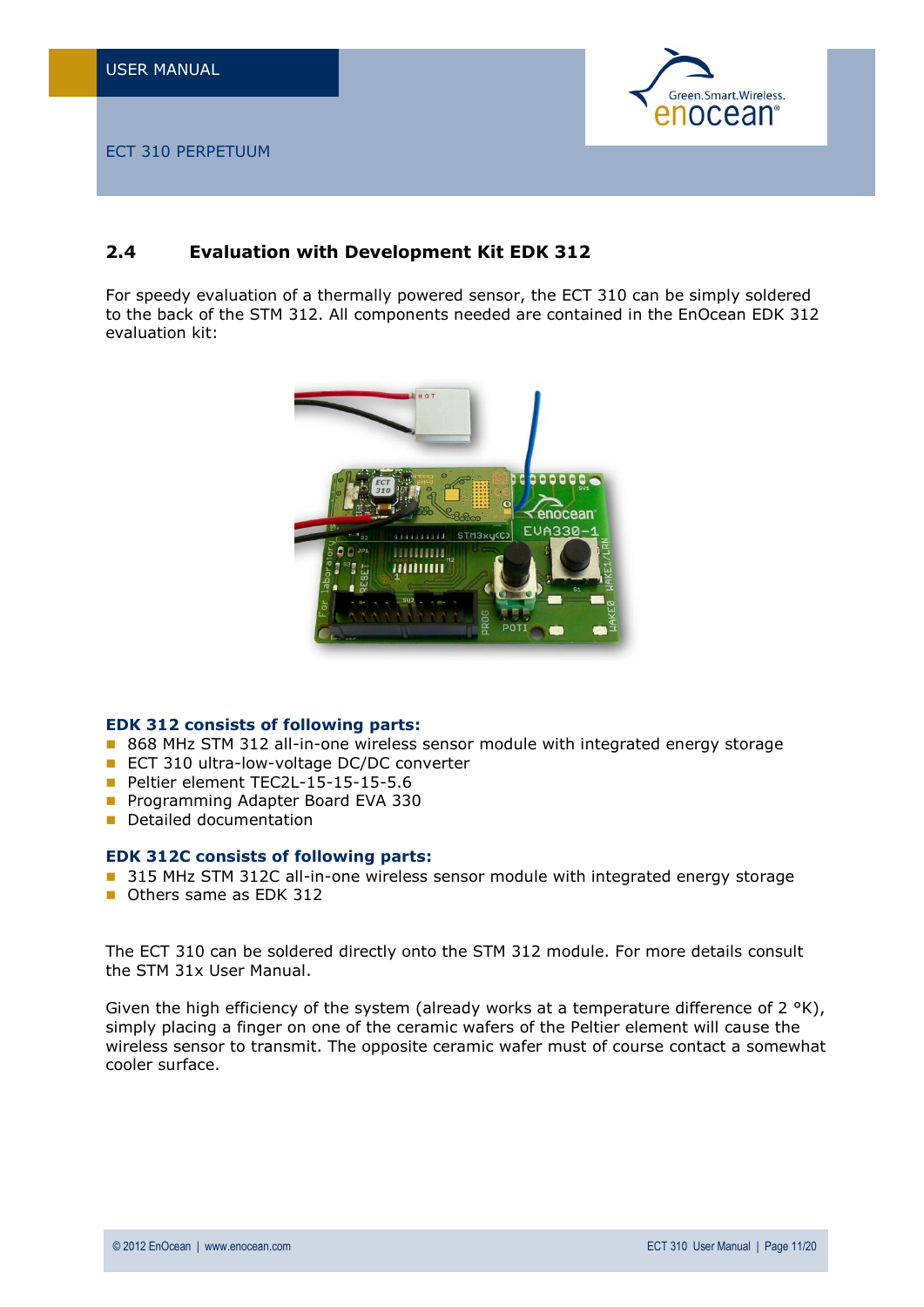

## <span id="page-11-0"></span>**2.5 Evaluation with Development Kit EDK 300**

For evaluation of an ECT 310 in combination with a STM 300 the multi purpose EnOcean Dev Kit EDK 300 can be used. The first steps are described in the following.

## <span id="page-11-1"></span>**2.5.1 Assembly**

- $\bullet$ Connect the Peltier element to the ECT 310 module pads VIN+ and VIN- (for pinning see chapter 1.5, for connecting please urgently note chapter 3.1).
- Connect the ECT 310 pads Vout and GND to the External Source input of the EVA  $\bullet$ 320 board (see the following figure).

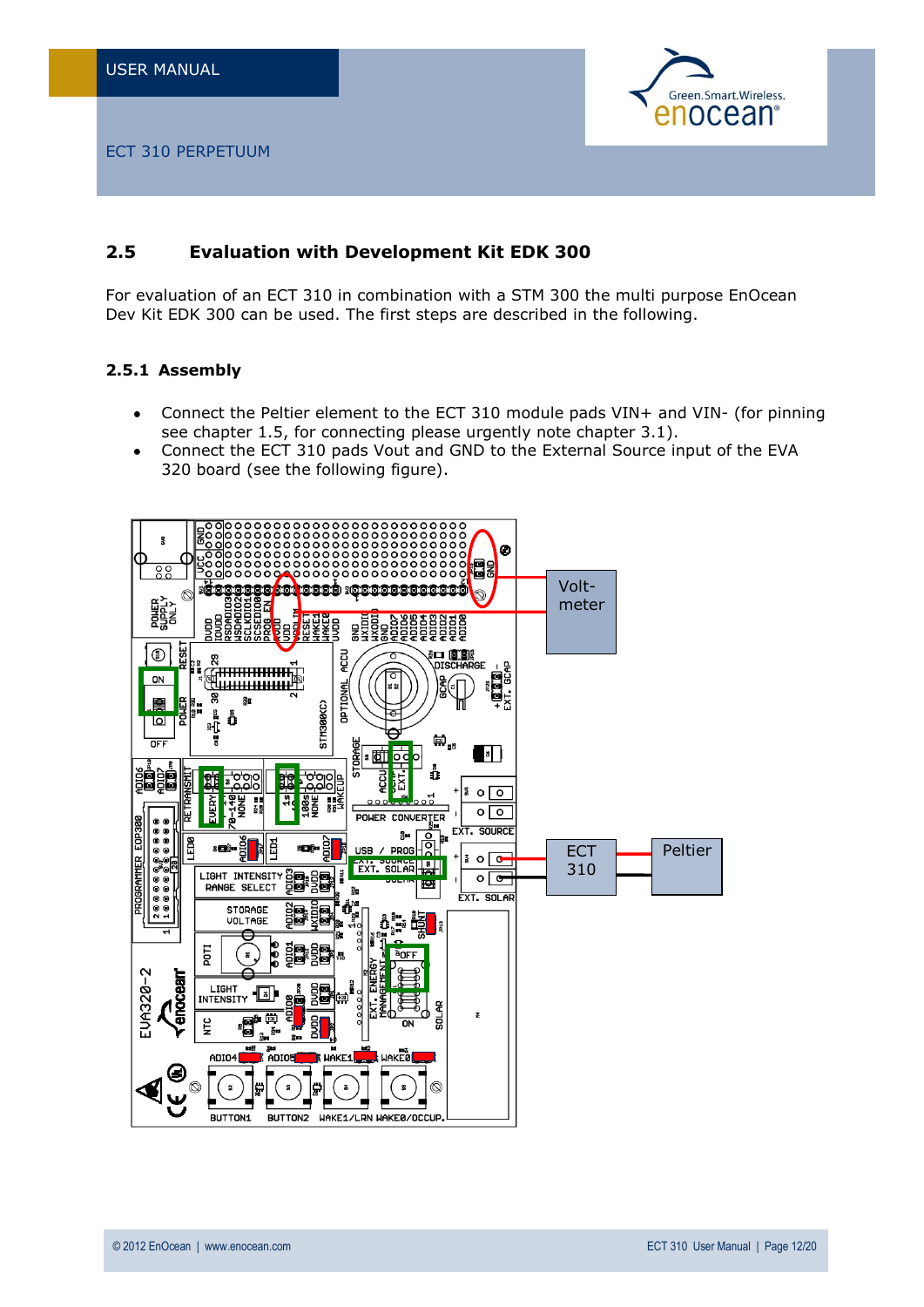

### <span id="page-12-0"></span>**2.5.2 Configuration**

Configure the EVA 320 board according to the following application example:

- Temperature sensor: NTC on ADIO0
- Retransmit: every
- Wakeup: 1s
- Long term storage: EXT. (None)
- Source: EXT. SOLAR (Peltier connected)
- Power Management: Off (On board)

If the heat sink has room temperature (e.g. 20 °C) and one finger (e.g. 30 °C) is pressed onto the Peltier element above, the element will generate a few mV. Please verify the right polarity. ECT 310 will transform the generated voltage to a higher voltage and load the short term capacitor on the EVA 320 board. The STM 300 module on the board will be powered by this energy and start sending telegrams.

#### <span id="page-12-1"></span>**2.5.3 Functional check**

Check the ECT 310 output voltage via voltmeter. To monitor the ramp up of the ECT 310 output voltage it can be measured at VDD and GND. The long term storage is not connected in this example. Anyway loading the short term storage will last some seconds until supply voltage is high enough for the STM 300 to send telegrams.

#### <span id="page-12-2"></span>**2.6 Mechanical integration of Peltier elements**

Peltier elements can be used as thermo-electrical generators. A temperature difference between the two plates of a Peltier element generates electrical power, e.g. to drive electronic circuits. Low-cost Peltier elements provide at small temperature differences an output voltage of a few mV only. Therefore this ultra low-voltage DC/DC converter is required to boost the small output voltages to a voltage  $> 3$  V as required for standard electronic circuits. With a start-up voltage of 20 mV the ECT 310 is currently the best component inclass.

The next figure illustrates typical integration of such a Peltier element. The efficiency of energy generation depends on the thermal transfer resistance between the hot and cold sides of the Peltier element. It is consequently necessary to ensure good thermal insulation of the two ceramic wafers, for instance by using suitable plastic or styrofoam.

Please note the following:

- Use thermal compound. The compound must be temperature resistant, should be  $\bullet$ attached carefully and take care that the layer of compound is thin, homogeneous and contains no air bubbles.
- In use of a heat sink for natural convection it should be noted that the effective thermal resistance depends on heat sink geometry and the heat flow of surrounded air.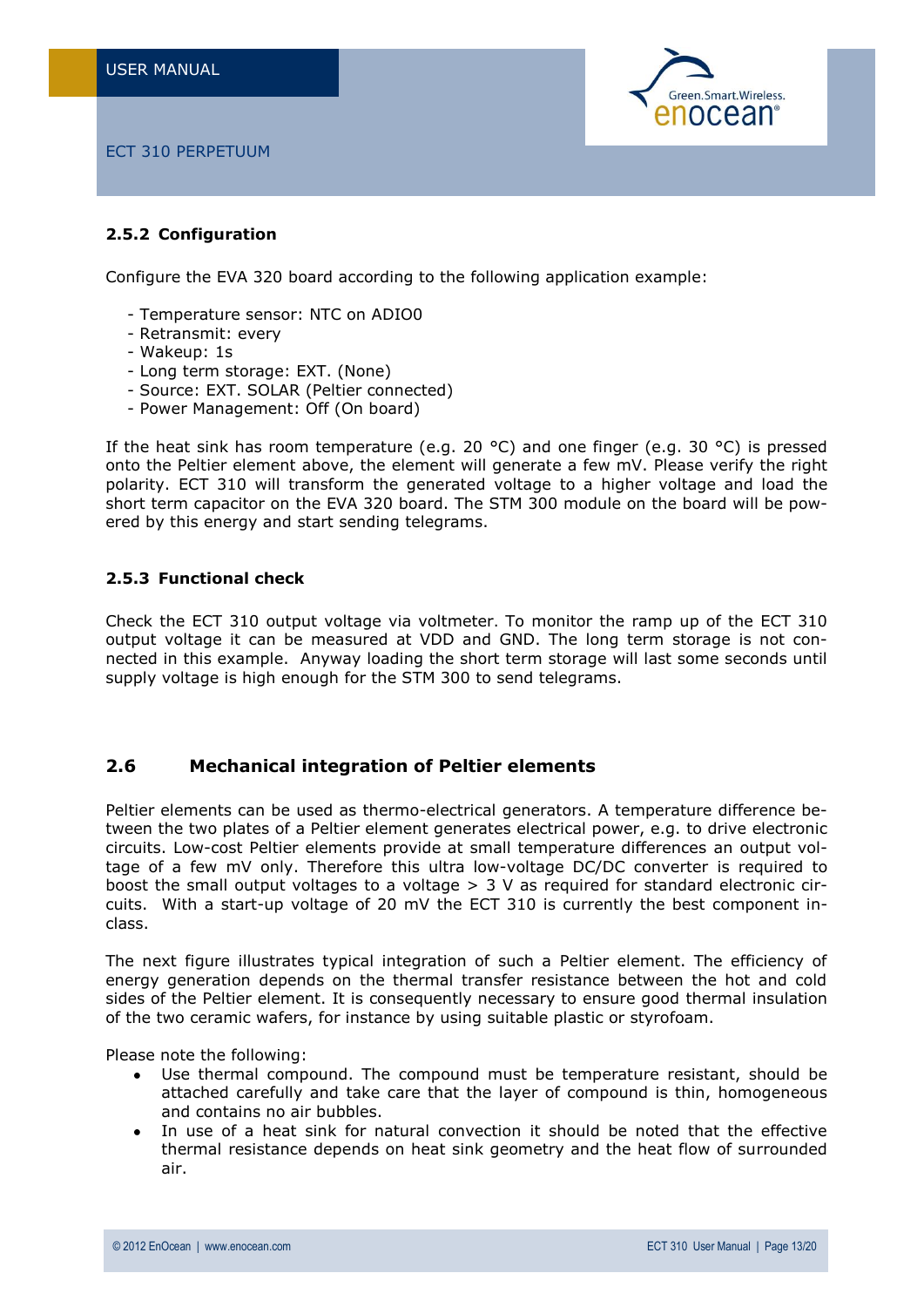

The efficiency of the Peltier element increases with the temperature difference  $dT =$ Thot - Tcold

![](_page_13_Picture_4.jpeg)

Ensure good thermal decoupling of the hot and the cold Peltier plates! Avoid thermal short circuiting of the mechanical assembly, e.g. by using Styrofoam or Polystyrene for heat decoupling.

![](_page_13_Figure_6.jpeg)

The low start up temperature and the considerable size of a low-cost Peltier element (e.g. TEC2L from Eureca measuring  $15 \times 15 \times 5.6$  mm) should allow low skill and effort for mechanical integration to achieve reasonable performance. The size of the plates (e.g. 15  $\times$ 15 mm) should allow sufficient thermal contact to both, the hot and to the cold material. The thickness of the Peltier element (e.g. 5.6 mm) makes it considerable to mount insulating material of suitable thickness (e.g. styrofoam or use simply the plastic wall of a casement box).

**So for typical sensor applications the selection of a suited Peltier element and its mechanical system integration should not be critical.** If optimum in performance is needed, e.g. for actuators with relatively high energy demand, please consult an experienced manufacturer of Peltier elements to help you to select and qualify the best elements and accessories for your individual application.

## <span id="page-13-0"></span>**2.6.1 Application Example**

As an example for the mechanical integration of a Peltier element please find the picture of a prototype of a thermo powered air-duct temperature sensor in the following. The inside is brought up to air flow temperature through a thin copper film, a heatsink on the outside creates a difference in temperature from the second ceramic plate. The air flow tempera-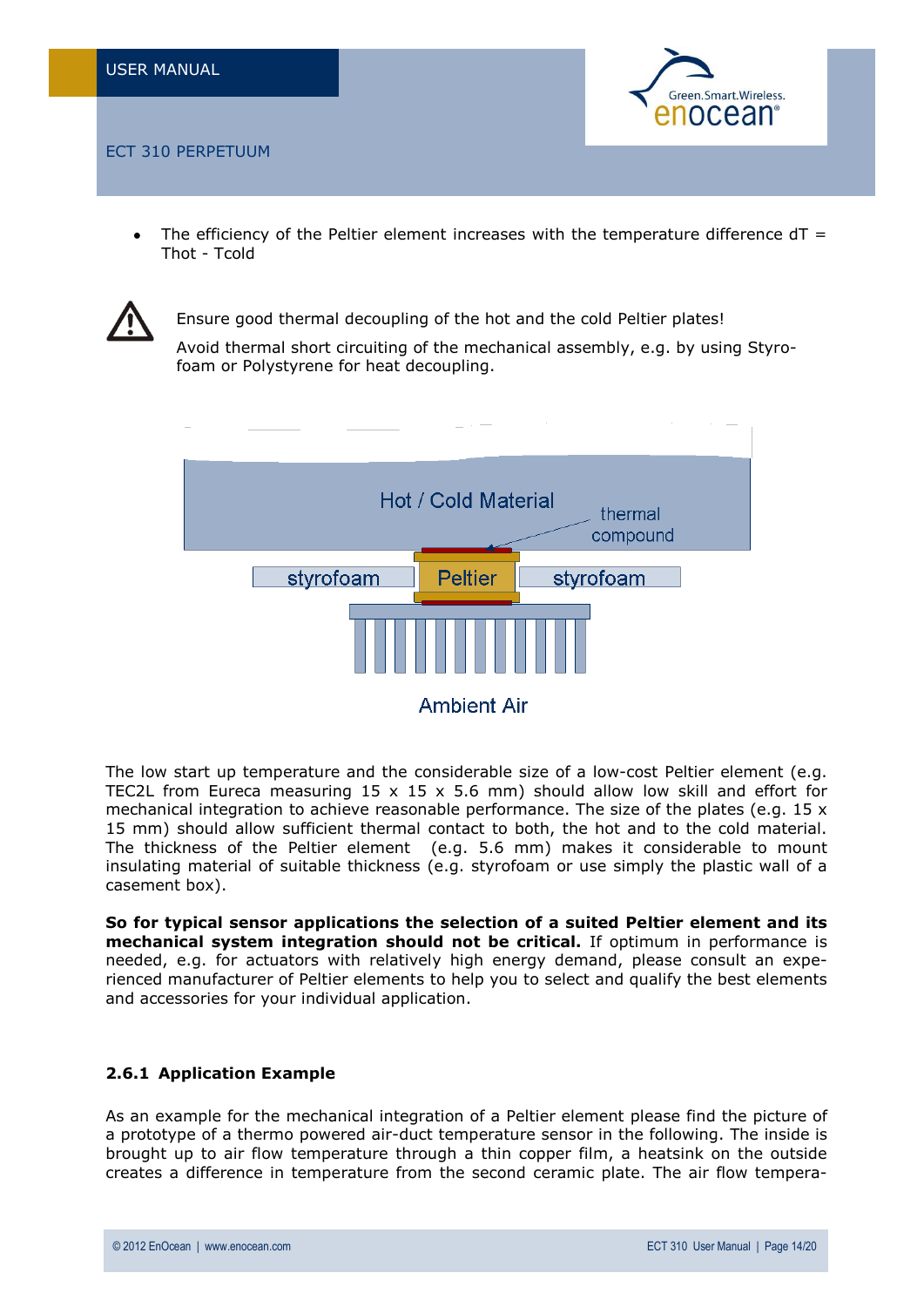![](_page_14_Picture_1.jpeg)

ture inside the tube thus causes the Peltier voltage to power the sensor. The air flow temperature inside the tube thus causes the Peltier voltage to power the sensor.

![](_page_14_Picture_4.jpeg)

## <span id="page-14-0"></span>**2.7 Bipolar Temperature Operation**

The ECT 310 is unipolar so it is important to ensure correct polarity of the Peltier element. If both cold and hot temperatures are to be used, two ECT 310 modules can be connected to the Peltier element in antiparallel circuit.

![](_page_14_Figure_7.jpeg)

ECT310 is equipped with a reverse diode at the input. If two ECT310 are connected antiparallel at the input to serve either positive or negative thermo-voltage, one of these diodes will always be conductive. Due to their forward voltage of 0.7V, the leakage current can be neglected in normal operation voltage range, which is only 20mV up to 200mV.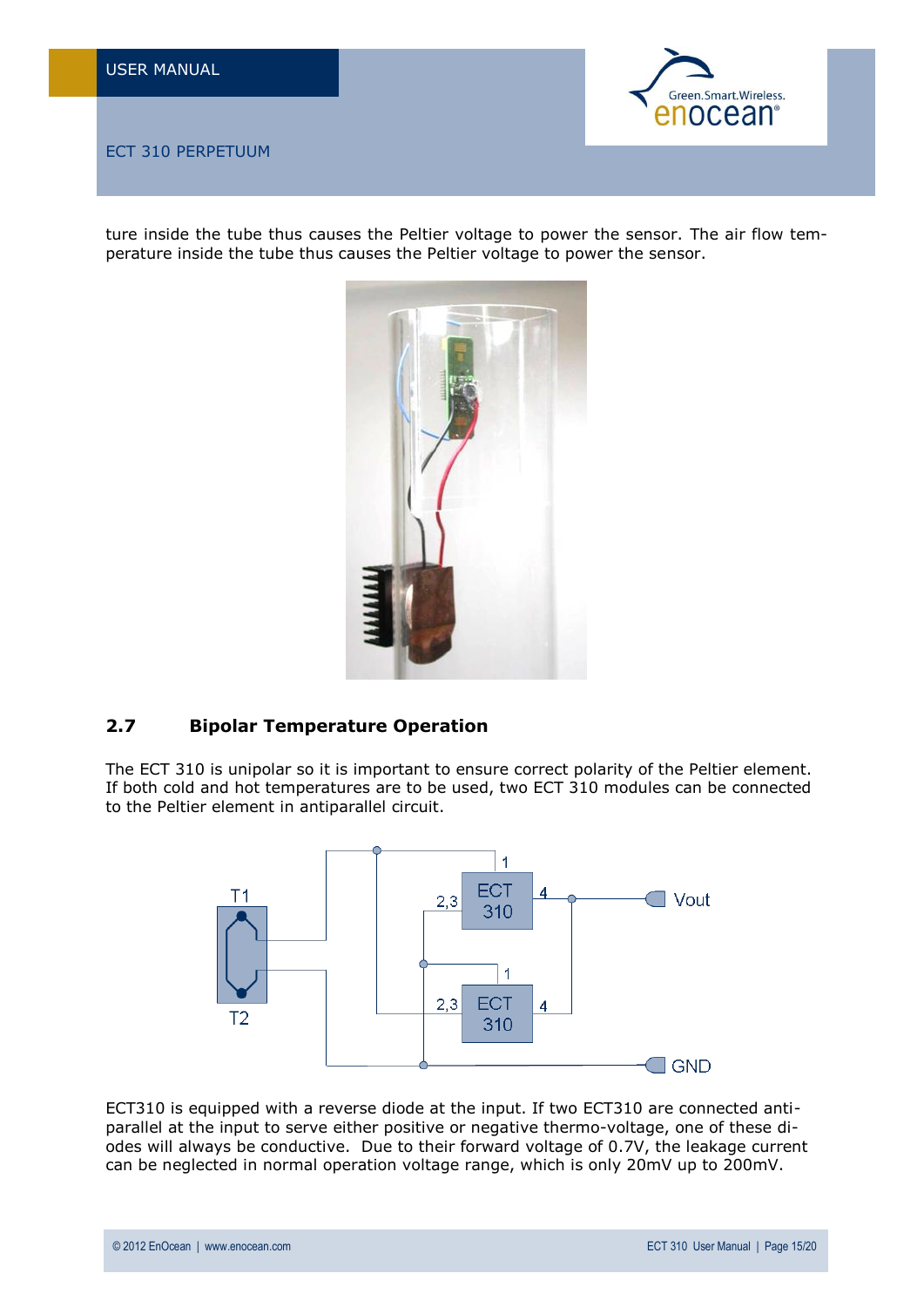![](_page_15_Picture_1.jpeg)

## <span id="page-15-0"></span>**2.8 Multiple Peltier operation**

If multiple energy harvesters shall be used, several ECT 310 may be connected in parallel at the output Vout and GND, while each input is served by one Peltier element.

![](_page_15_Figure_5.jpeg)

## <span id="page-15-1"></span>**3 Assembly**

## <span id="page-15-2"></span>**3.1 Connecting the Peltier element**

Take care for low transfer and contact resistance (shortest cable and lines, sufficient diameter, good cable soldering). Please note the correlation between mV and mΩ: Due to the high transformation rate (e.g. 20 mV to 3.5 V = factor 175) the input current will increase to rather high values. Therefore a resistance of a few mΩ at the contact or the line will already lead to a massive performance loss!

![](_page_15_Picture_9.jpeg)

The length of lines should not exceed 5 cm! Lines of 5 cm or longer may act as distortive antennas for the connected radio module.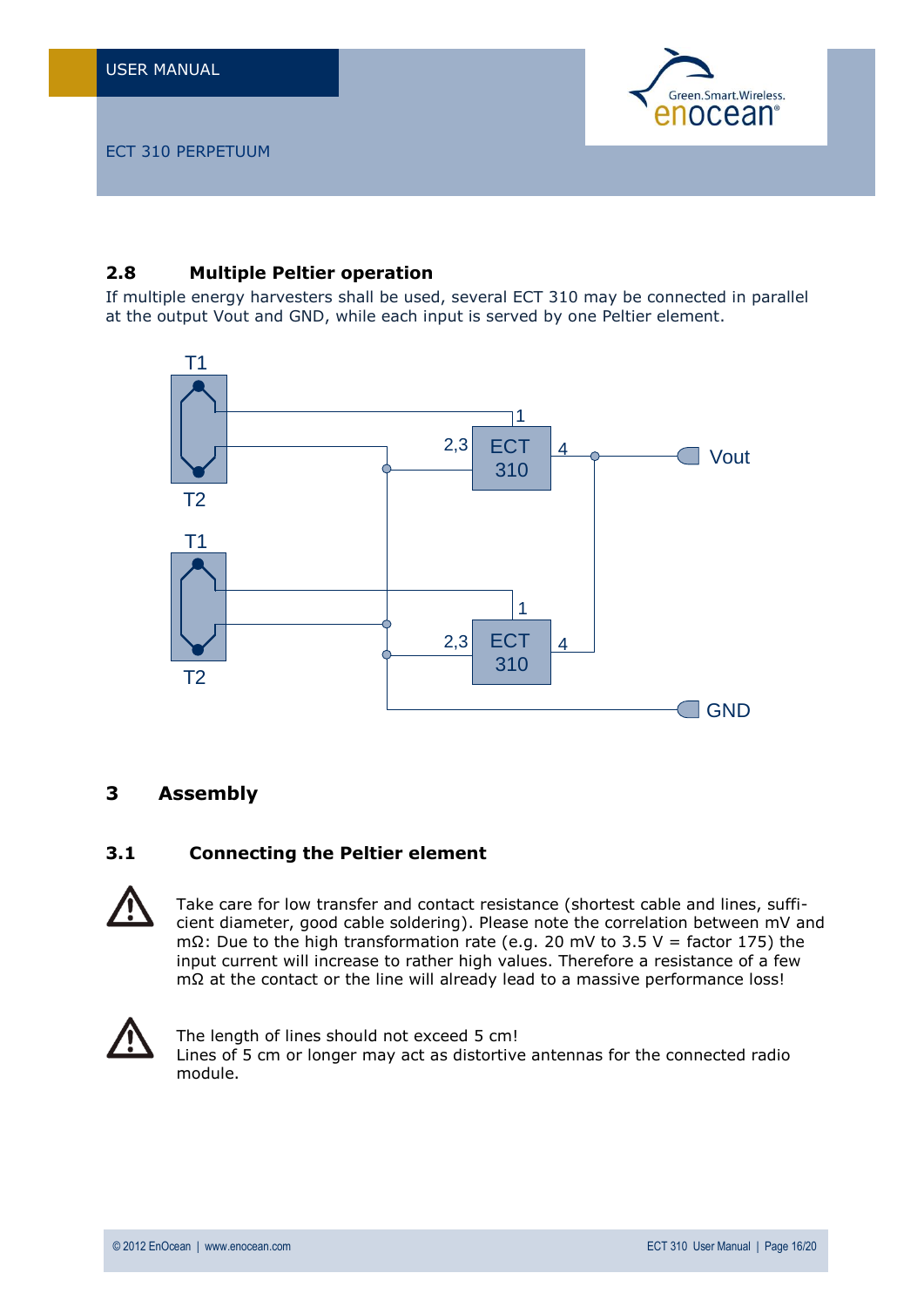![](_page_16_Picture_1.jpeg)

## <span id="page-16-0"></span>**3.2 Layout recommendations for foot pattern**

![](_page_16_Picture_4.jpeg)

The length of lines connected to I/Os should not exceed 5 cm. Lines of 5 cm or longer may act as distortive antennas for the connected radio module.

![](_page_16_Picture_6.jpeg)

A GND layer below the module is recommended strongly.

![](_page_16_Picture_8.jpeg)

At the backside of the module are several test pads. It is important to exclude the possibility of short circuiting to the main PCB, e.g. by using suited solder resist on the main board.

![](_page_16_Figure_10.jpeg)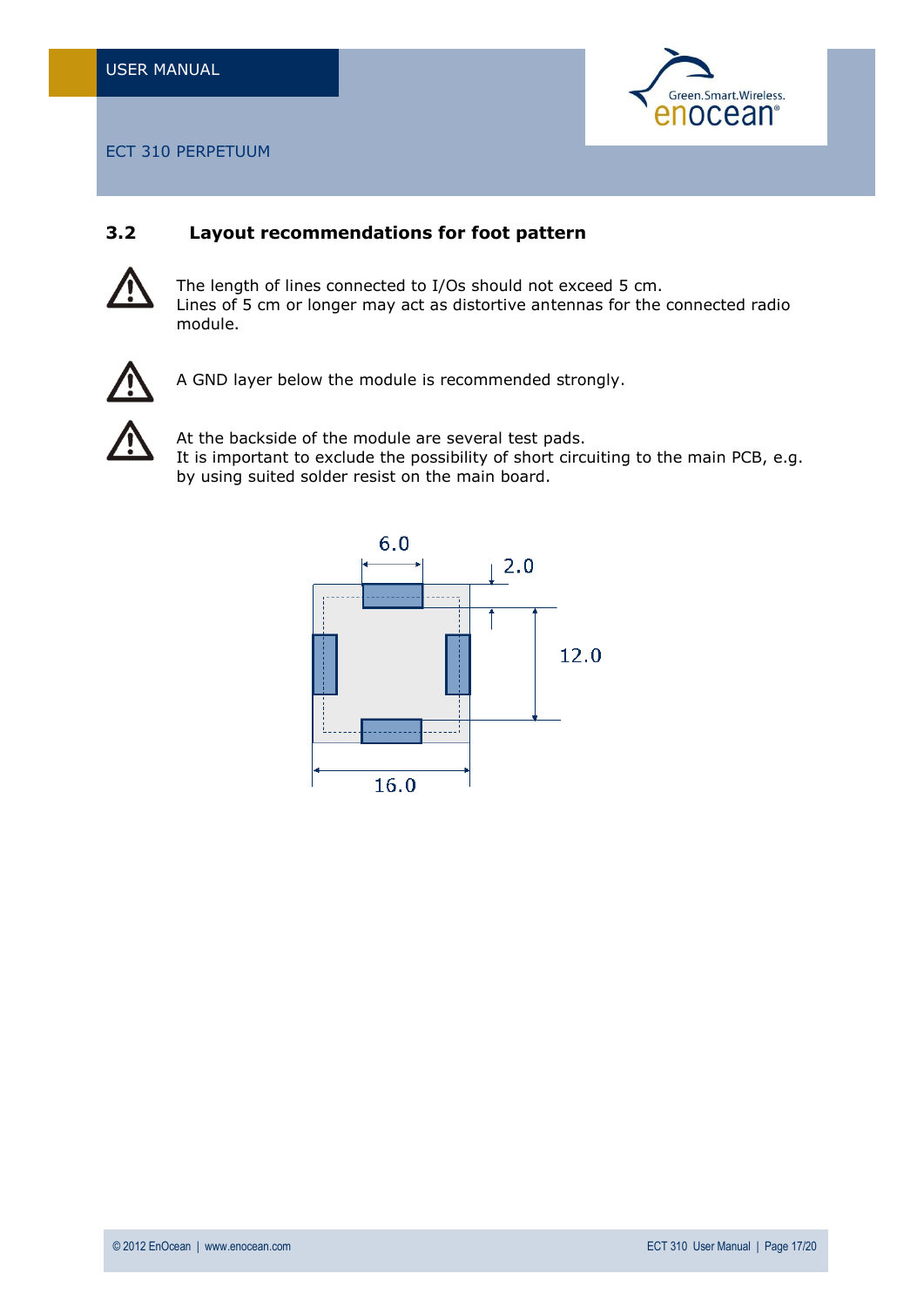![](_page_17_Picture_1.jpeg)

## <span id="page-17-0"></span>**3.3 Soldering information**

The ECT 310 module has to be soldered according to IPC/JEDEC J-STD-020C standard.

| <b>Profile Feature</b>                                                                                                          | <b>Pb-Free Assembly</b>                      |
|---------------------------------------------------------------------------------------------------------------------------------|----------------------------------------------|
| Average Ramp-Up Rate<br>(Ts <sub>max</sub> to Tp)                                                                               | 3° C/second max.                             |
| Preheat<br>- Temperature Min $(Ts_{min})$<br>- Temperature Max $(Ts_{max})$<br>- Time (ts <sub>min</sub> to ts <sub>max</sub> ) | 150 $^{\circ}$ C<br>200 °C<br>60-180 seconds |
| Time maintained above:<br>- Temperature $(T_1)$<br>$-$ Time $(t1)$                                                              | 217 °C<br>60-150 seconds                     |
| Peak/Classification Temperature (Tp)                                                                                            | See Table 4.2                                |
| Time within 5 °C of actual Peak<br>Temperature (tp)                                                                             | 20-40 seconds                                |
| Ramp-Down Rate                                                                                                                  | 6 °C/second max.                             |
| Time 25 °C to Peak Temperature                                                                                                  | 8 minutes max.                               |

Note 1: All temperatures refer to topside of the package, measured on the package body surface.

![](_page_17_Figure_7.jpeg)

![](_page_17_Picture_8.jpeg)

ECT 310 may be soldered only once, since one time is already consumed at production of the module itself.

![](_page_17_Picture_10.jpeg)

ECT 310 modules have to be soldered within 6 months after delivery!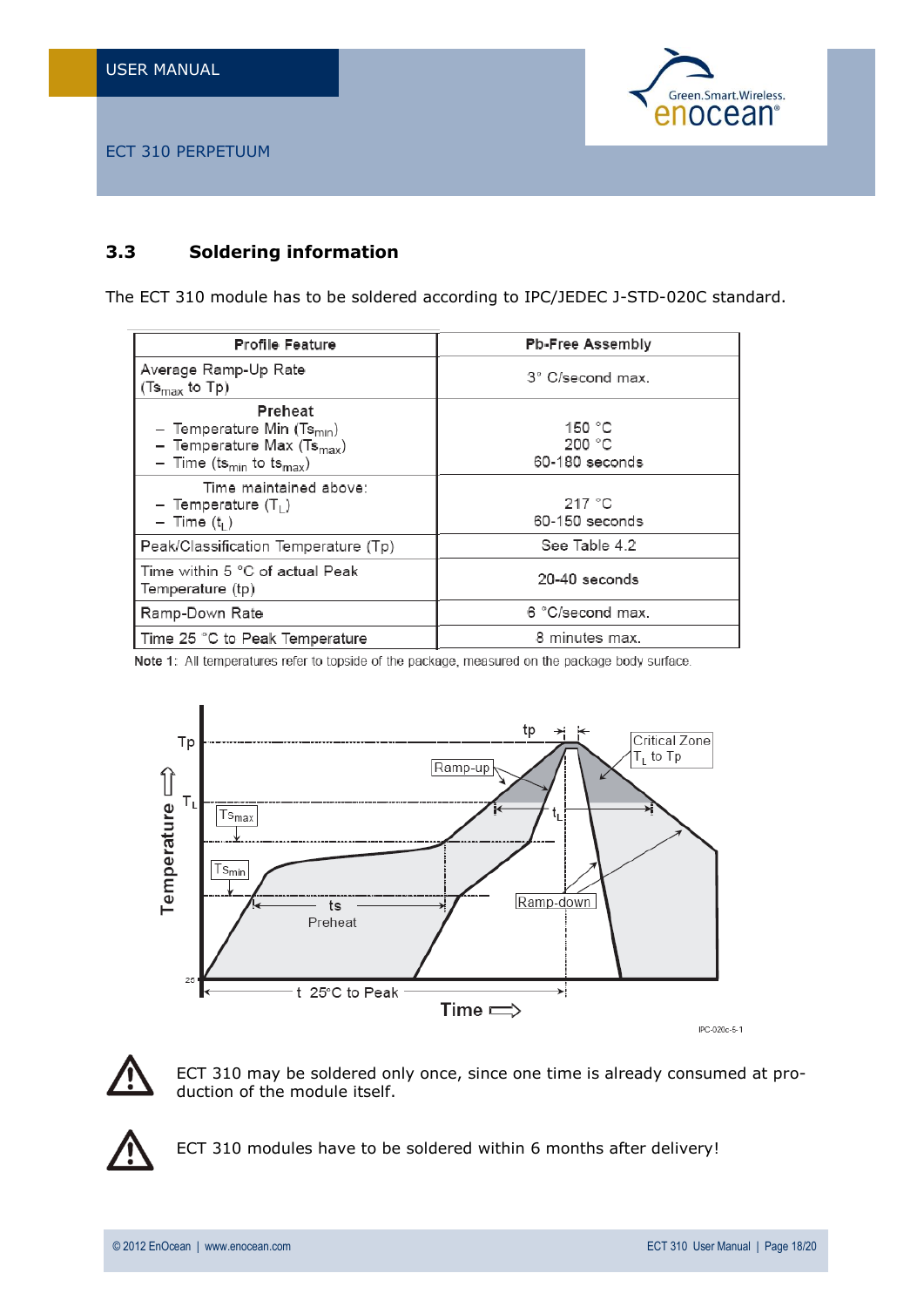![](_page_18_Picture_1.jpeg)

## <span id="page-18-0"></span>**3.4 Packaging Information**

For automatic assembly the ECT 310 modules are available in a pick & place tray. The outer dimensions of the tray are 166 x 205 mm. Drawings showing further details of the tray will be provided by EnOcean upon request. The standard ECT 310 packaging unit is a card box that contains 100 ECT modules in 5 trays with 20 modules each and one empty cover tray  $(100 \text{ pcs} = 5 \times 20 \text{ pcs}).$ 

![](_page_18_Picture_5.jpeg)

## <span id="page-18-1"></span>**4 Agency Certifications**

The ECT 310 module assembly conforms to the European and national requirements of electromagnetic compatibility (EMC).

The CE conformity is proven; the relevant documentation is on file at EnOcean.

## <span id="page-18-2"></span>**5 Patent Protection**

EnOcean GmbH owns multiple patents in the area of self-powered applications. An overview can be found at following link: <http://www.enocean.com/en/patents/> .

Thermo-powered wireless is covered by at least the following patents:

- <http://www.patent-de.com/20030227/DE10137504A1.html>  $\ddot{\phantom{a}}$
- <http://www.patent-de.com/20071129/DE102006024167A1.html>  $\bullet$
- Patent pending for ECT 310  $\bullet$

A purchase of ECT 310 DC/DC converter module does not include the right to use this component to power other radio interfaces then EnOcean radio.